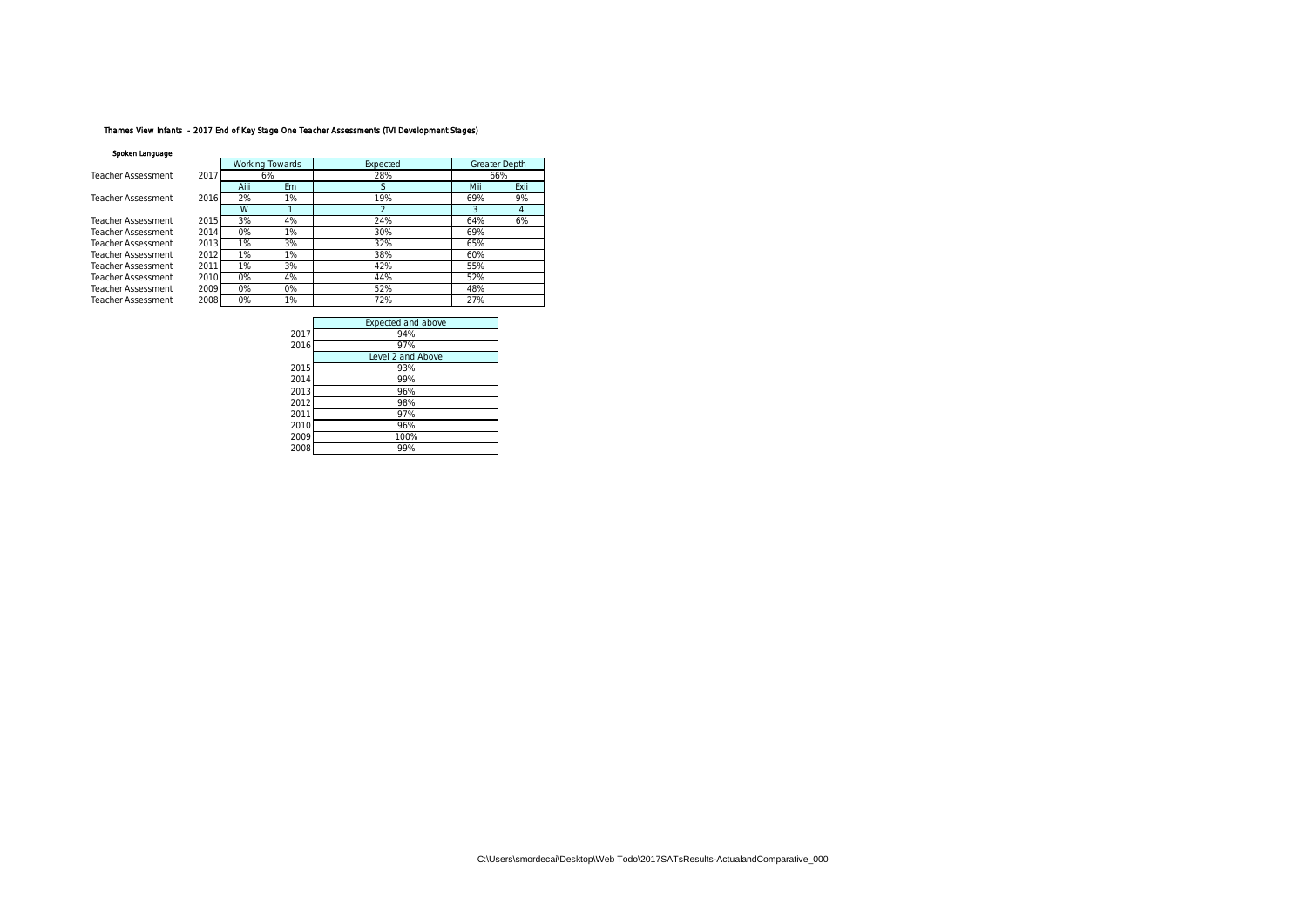## Reading

Teacher Assessment Teacher Assessment

Teacher Assessment Teacher Assessment Teacher Assessment Teacher Assessment Teacher Assessment Teacher Assessment Teacher Assessment Teacher Assessment

|      | AIII  | ЕM | Di | DШ             | ю   | MI | MIL | EXI- | EXI | EXII |
|------|-------|----|----|----------------|-----|----|-----|------|-----|------|
| 2017 | 0%    | 35 | 0% | 3%             | 4%  | 8% | 17% | 19%  | 25% | 21%  |
| 2016 | 2%    | 1% | 0% | 0%             | 15% |    | 68% |      |     | 15%  |
|      | W     |    | 2c | 2 <sub>b</sub> | 2a  |    | 3   |      |     | 4    |
| 2015 | 0%    | 3% | 0% | 3%             | 17% |    | 69% |      |     | 7%   |
| 2014 | 0%    | 2% | 0% | 2%             | 22% |    | 65% |      |     | 8%   |
| 2013 | 1%    | 3% | 2% | 4%             | 21% |    | 65% |      |     | 5%   |
| 2012 | 0     | 1% | 1% | 8%             | 24% |    | 66% |      |     | 3%   |
| 2011 | $1\%$ | 3% | 2% | 5%             | 24% |    | 66% |      |     |      |
| 2010 | 2%    | 3% | 2% | 7%             | 22% |    | 63% |      |     |      |
| 2009 | 0%    | 0% | 4% | 13%            | 37% |    | 46% |      |     |      |
| 2008 | 0%    | 7% | 9% | 15%            | 33% |    | 35% |      |     |      |

|      | Di and above |
|------|--------------|
| 2017 | 97%          |
| 2016 | 97%          |
|      | 2c and Above |
| 2015 | 97%          |
| 2014 | 98%          |
| 2013 | 97%          |
| 2012 | 99%          |
| 2011 | 97%          |
| 2010 | 94%          |
| 2009 | 100%         |
| 2008 | 57%          |
|      |              |

|      | Dii and above |
|------|---------------|
| 2017 | 97%           |
| 2016 | 97%           |
|      | 2b and Above  |
| 2015 | 97%           |
| 2014 | 98%           |
| 2013 | 95%           |
| 2012 | 98%           |
| 2011 | 95%           |
| 2010 | 29%           |
| 2009 | 50%           |
| 2008 | 48%           |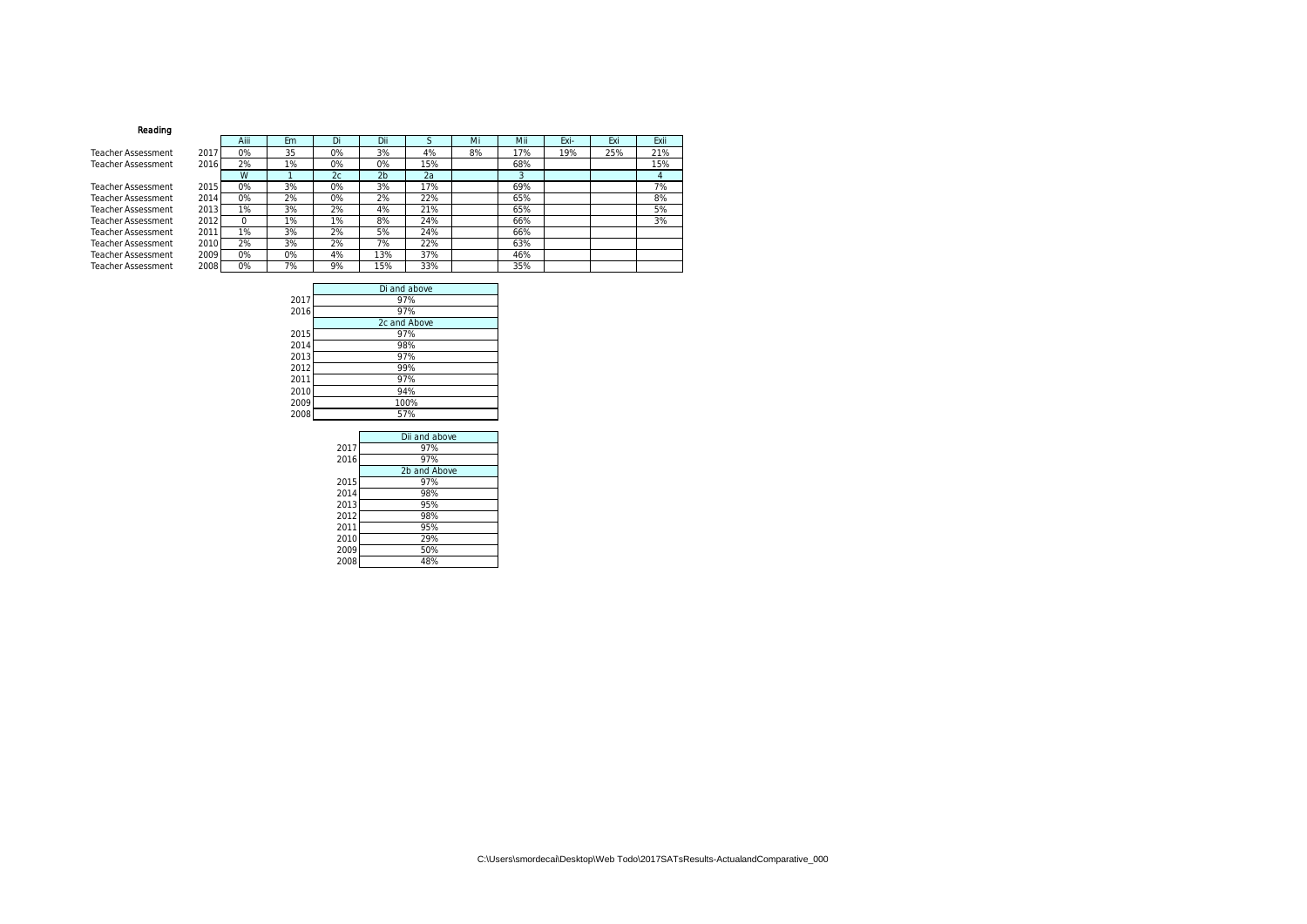# Writing

Teacher Assessment Teacher Assessment

Teacher Assessment Teacher Assessment Teacher Assessment Teacher Assessment Teacher Assessment 2011 Teacher Assessment 2010 Teacher Assessment 2016<br>Teacher Assessment 2009<br>Teacher Assessment 2008

|      | Aiii | Em | Di  | Dii            | S   | Mi  | Mii | Exi | Exii |
|------|------|----|-----|----------------|-----|-----|-----|-----|------|
| 2017 | 0%   | 2% | 3%  | 8%             | 8%  | 14% | 31% | 25% | 10%  |
| 2016 | 2%   | 0% | 0%  | 6%             | 22% |     | 62% |     | 8%   |
|      | W    |    | 2c  | 2 <sub>b</sub> | 2a  |     | 3   |     | 4    |
| 2015 | 0%   | 3% | 3%  | 9%             | 16% |     | 62% |     | 6%   |
| 2014 | 0%   | 0% | 3%  | 16%            | 19% |     | 62% |     | 4%   |
| 2013 | 2%   | 2% | 4%  | 12%            | 16% |     | 62% |     | 2%   |
| 2012 | 1%   | 1% | 5%  | 15%            | 19% |     | 58% |     |      |
| 201' | 2%   | 3% | 5%  | 3%             | 24% |     | 54% |     |      |
| 2010 | 2%   | 4% | 3%  | 15%            | 26% |     | 49% |     |      |
| 2009 | 0%   | 0% | 7%  | 22%            | 31% |     | 40% |     |      |
| 2008 | 0%   | 5% | 21% | 25%            | 31% |     | 19% |     |      |

|      | Di and above |
|------|--------------|
| 2017 | 98%          |
| 2016 | 98%          |
|      | 2c and Above |
| 2015 | 97%          |
| 2014 | 100%         |
| 2013 | 96%          |
| 2012 | 98%          |
| 2011 | 96%          |
| 2010 | 93%          |
| 2009 | 100%         |
| 2008 | 96%          |

|      | Dii and above |
|------|---------------|
| 2017 | 96%           |
| 2016 | 98%           |
|      | 2b and Above  |
| 2015 | 93%           |
| 2014 | 97%           |
| 2013 | 92%           |
| 2012 | 93%           |
| 2011 | 91%           |
| 2010 | 90%           |
| 2009 | 93%           |
| 2008 | 75%           |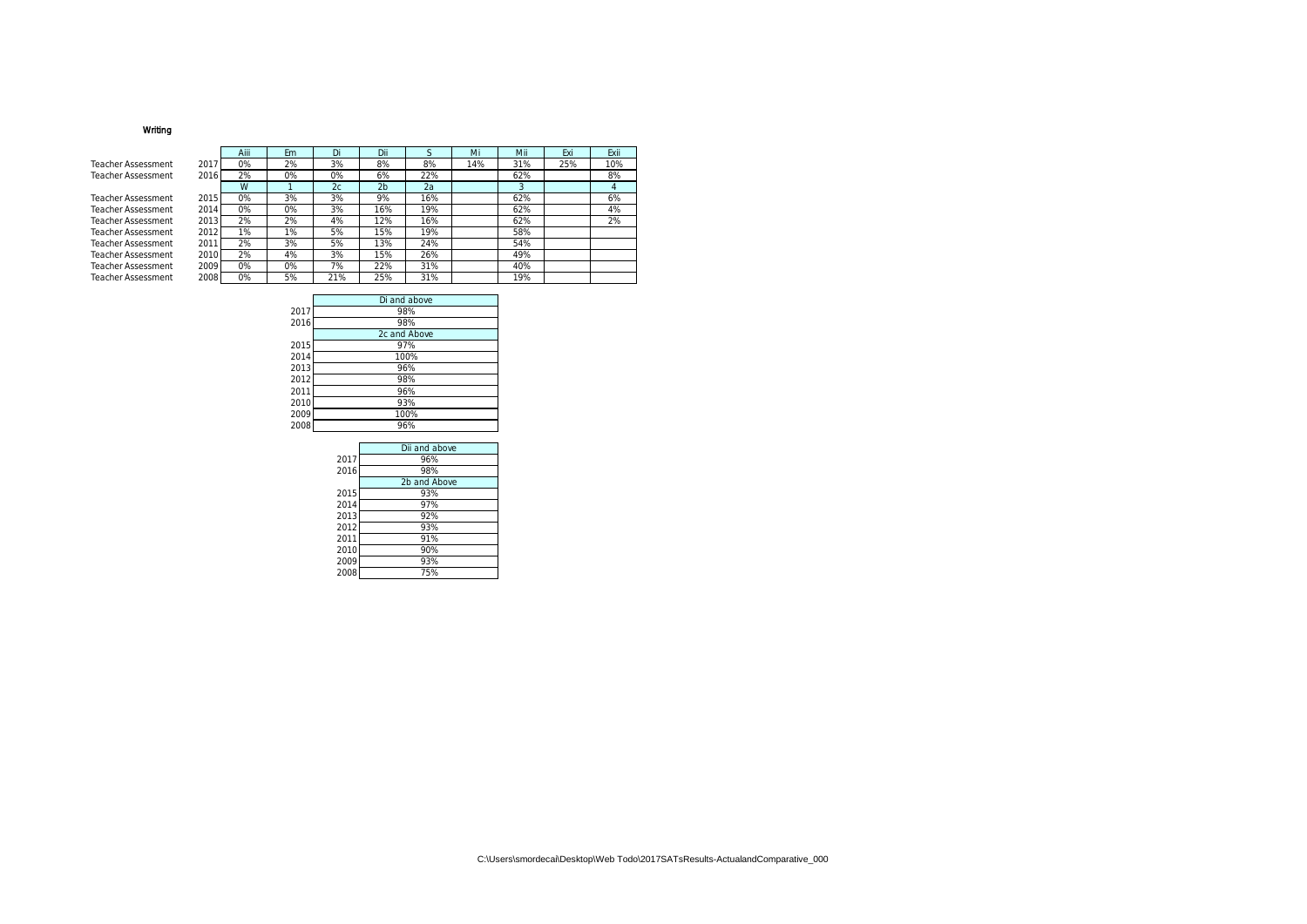## Maths

Teacher Assessment Teacher Assessment

Teacher Assessment Teacher Assessment Teacher Assessment Teacher Assessment Teacher Assessment Teacher Assessment Teacher Assessment 2008

|      | Aiii | Em | Di  | Dii            | S   | Mi | Mii | Exi | Exii |
|------|------|----|-----|----------------|-----|----|-----|-----|------|
| 2017 | 0%   | 1% | 2%  | 3%             | 15% | 9% | 41% | 20% | 8%   |
| 2016 | 1%   | 1% | 0%  | 2%             | 21% |    | 68% |     | 8%   |
|      | W    |    | 2c  | 2 <sub>b</sub> | 2a  |    | 3   |     | 4    |
| 2015 | 0%   | 1% | 4%  | 8%             | 16% |    | 68% |     | 3%   |
| 2014 | 0%   | 0% | 2%  | 6%             | 26% |    | 66% |     | 3%   |
| 2013 | 1%   | 1% | 3%  | 8%             | 22% |    | 66% |     |      |
| 2012 | 1%   | 2% | 1%  | 5%             | 24% |    | 58% |     |      |
| 2010 | 0%   | 3% | 4%  | 16%            | 26% |    | 51% |     |      |
| 2009 | 0%   | 0% | 3%  | 28%            | 30% |    | 39% |     |      |
| 2008 | 0%   | 0% | 14% | 44%            | 19% |    | 24% |     |      |

|      | Di and above |
|------|--------------|
| 2017 | 99%          |
| 2016 | 98%          |
|      | 2c and Above |
| 2015 | 99%          |
| 2014 | 98%          |
| 2013 | 99%          |
| 2012 | 97%          |
| 2011 | 97%          |
| 2010 | 97%          |
| 2009 | 100%         |
| 2008 | 100%         |
|      |              |

|      | Dii and above |
|------|---------------|
| 2017 | 97%           |
| 2016 | 98%           |
|      | 2b and Above  |
| 2015 | 95%           |
| 2014 | 98%           |
| 2013 | 96%           |
| 2012 | 97%           |
| 2011 | 94%           |
| 2010 | 93%           |
| 2009 | 97%           |
| 2008 | 87%           |